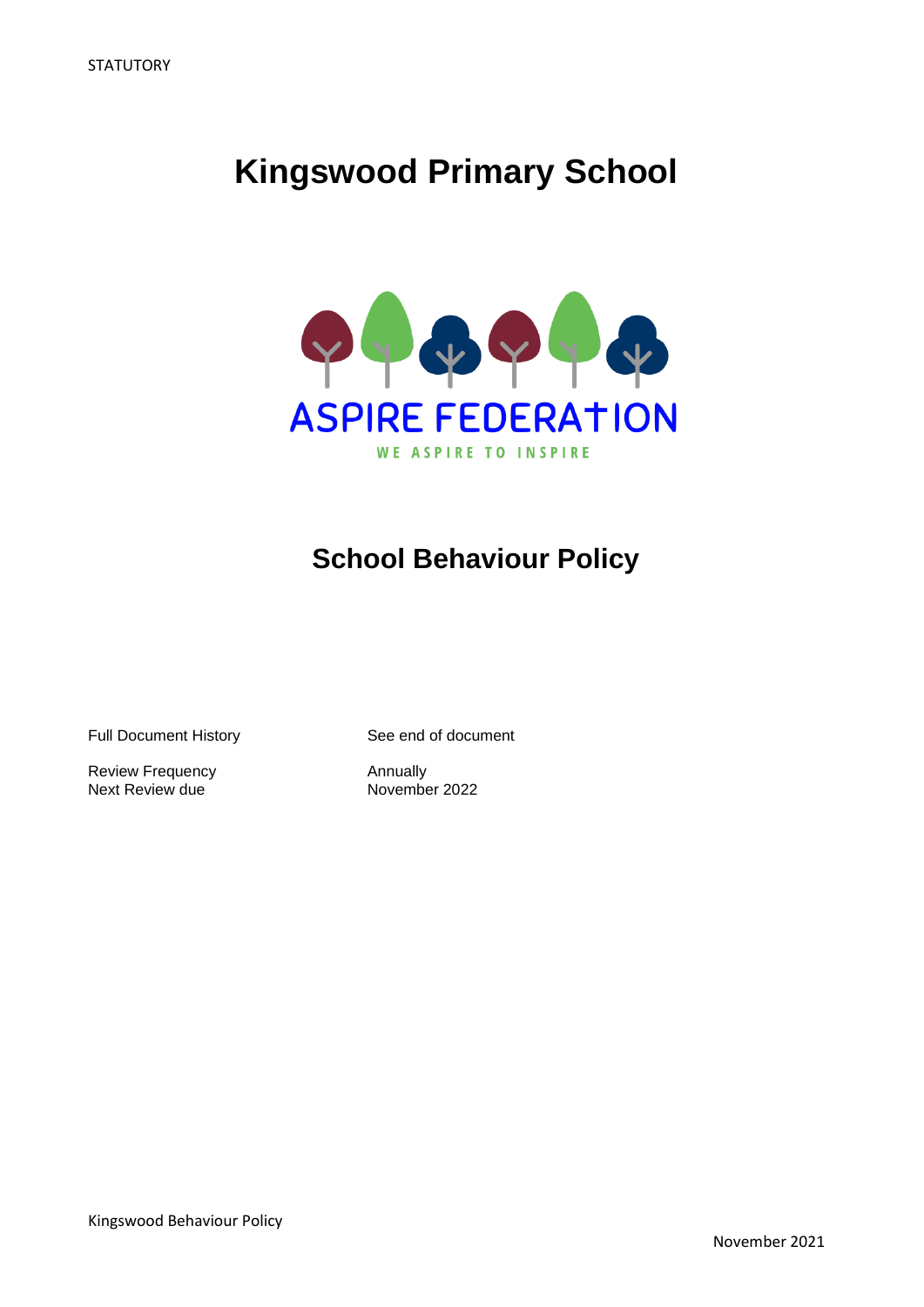# **Introduction**

Section 89 of the Education and Inspections Act requires that the head teacher should determine the school behaviour policy with a view to;

- Promote, among pupils, self-discipline and proper regard for authority
- Encourage good behaviour and respect for others on the part of pupils and, in particular, preventing all forms of bullying amongst pupils
- Ensure that the standard of behaviour of pupils is acceptable
- Ensure that pupils complete any tasks reasonably assigned to them in connection with their education, and
- Otherwise regulate the conduct of pupils

The policy should be determined in accordance with the guidelines determined by the governing body in the 'Written Statement of Behaviour Principles' policy.

#### **Principles**

At Kingswood Primary School, discipline is about learning acceptable codes of behaviour within the school community. We seek to emphasise positive social behaviour, fostering the development of self-discipline, so that children:

- are aware that there are reasons for behaving in one way rather than another
- understand that the well-being of the community as a whole is directly affected by the actions of the individual
- recognise that there are consequences for all actions, both positive and negative

Children need boundaries or expectations so that by knowing what is acceptable they are secure within the school community. These boundaries are defined by having five golden rules, linked with our six school values running alongside to build character, which every child is familiar with and apply to all areas of school life.

Our responsibility will be to ensure that children from the school adhere to the principles detailed in this policy which will apply when they are within the school boundaries, under school control on outside trips and when they are not on the premises of the school and under the lawful control of a member of staff but are identifiable as pupils Kingswood Primary School.

We aim to make use of both rewards and sanctions and establish a climate where praise and encouragement outweigh the frequency of punishment and admonition.

#### **Expected Behaviour**

The following are the key values of our school and are used when discussing acceptable behaviour with children: Endurance, Compassion, Thankfulness, Friendship, Forgiveness and Trust

# **OUR GOLDEN RULES**

#### **In our school we will:**

always try our best

be kind, polite and considerate

Kingswood Behaviour Policy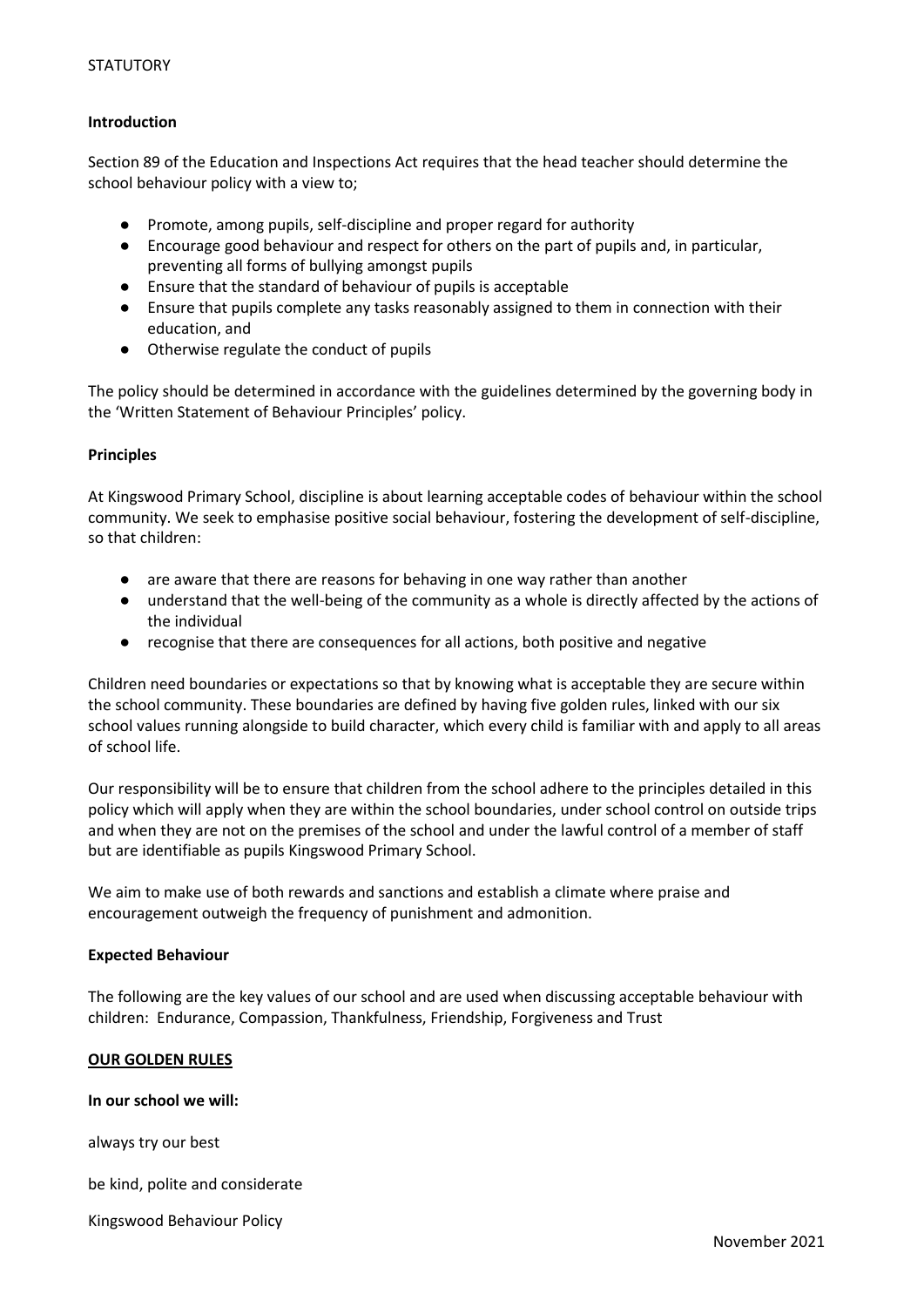always try to tell the truth

listen carefully to everybody

and care for our environment.

These expectations and rules will be interpreted in language appropriate to the age and the development of the children.

All members of the school community, adults and pupils, have a responsibility to act according to these rules.

# **OUR SCHOOL VALUES**

Kindness Love Boldness Patience Honesty Understanding

As role-models all adults in the school are expected to;

- show respect to every child as an individual
- be aware of vulnerable children
- focus on the behaviour rather than the child
- avoid having favourites and taking sides
- be seen to be fair
- avoid labelling pupils
- have high expectations of pupils
- avoid references to other family members (such as 'just like your brother')

#### **Responsibilities**

#### **Class Teacher**

It is the responsibility of the class teacher to ensure that school and class rules are adopted in their classroom and that the class behave in a responsible manner during curriculum time. It is essential that there is mutual respect between adults and children, and a high standard of behaviour in the classroom, to ensure that effective teaching and learning can take place in a positive learning environment. Any unacceptable behaviour should be dealt with in line with the guidelines in this policy and consequences should be followed through consistently.

The class teacher will contact a parent if there are on-going concerns about the behaviour of a child in their class. It is also the responsibility of the teacher to inform relevant staff if they need to follow through sanctions with children out of class (e.g. in assembly, at lunchtime).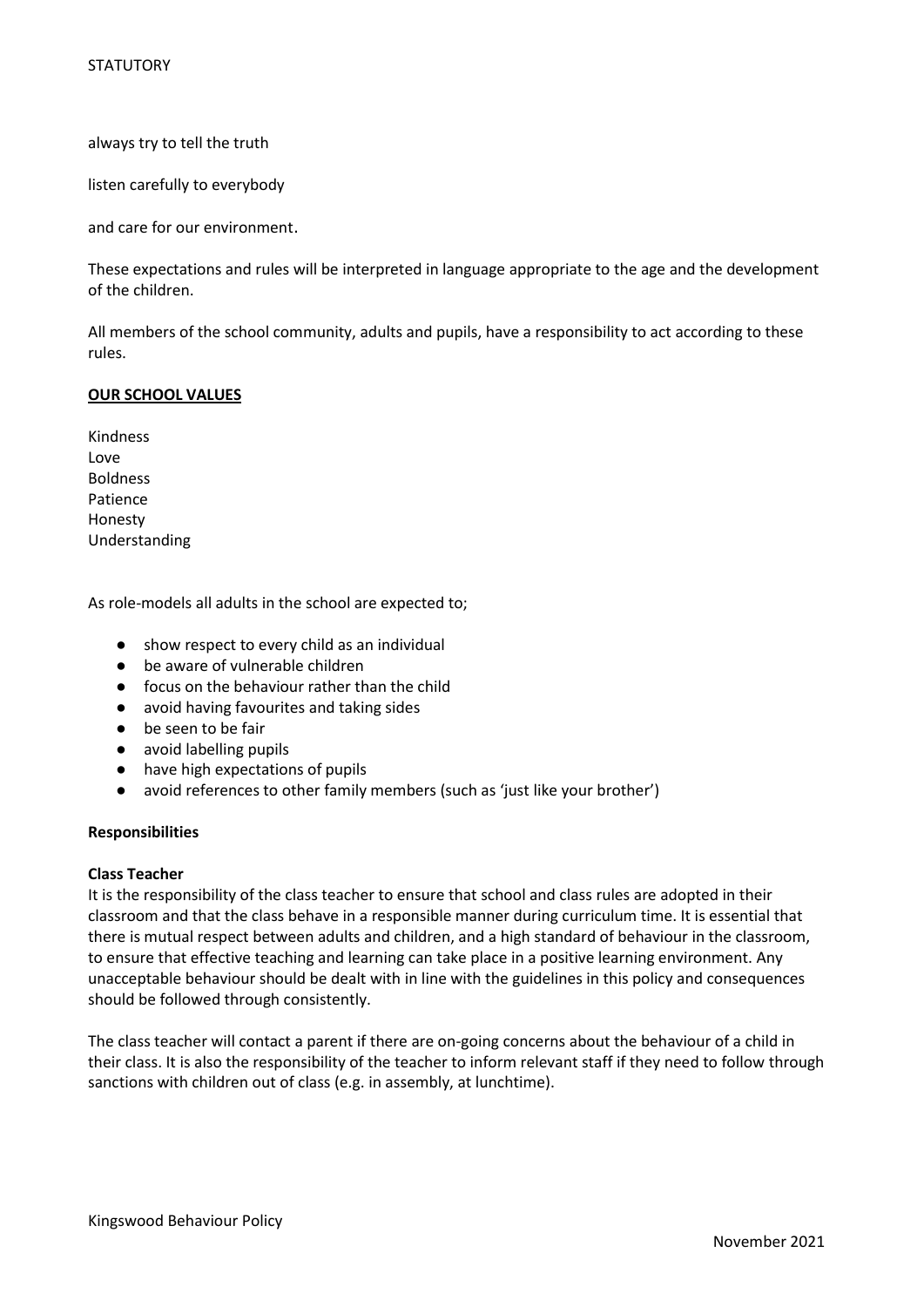# **Teaching Assistants**

TA's should support the teachers with following through the Behaviour Policy with the children they work with. They should keep the class teacher informed of any incidents that occur during whole class, small group or break times and whilst on school visits.

# **Volunteers**

Volunteers should supervise a group, and remind children of the golden rules where necessary. However it is not their role to issue sanctions, and any incidents of poor behaviour should be referred to a teacher or other member of staff.

# **Head teacher**

It is the responsibility of the Head teacher to ensure that the Behaviour Policy is implemented consistently throughout the school and to report to Governors on the effectiveness of the Policy. In addition, the Head teacher should support all staff in the school with managing the behaviour of all children. This may involve talking to the children, setting up Individual Behaviour Plans (IBPs) with children and their parents, supporting the implementation of behaviour plans by giving praise or stickers for appropriate behaviour and generally supporting staff with the implementation of all aspects of this policy.

# **Parents**

We aim to work collaboratively with parents and to give consistent messages about behaviour at school.

We hope that parents will support us in the management of their child's behaviour and any consequences that have been put into place. Parents and pupils will be asked to support our Behaviour Policy by signing the Home - School Agreement.

Where behaviour is causing concern parents will be informed at an early stage, and given an opportunity to discuss the situation. Parental support will be sought in devising a plan of action within this policy, and will be involved in reviewing the outcomes of this action plan.

More generally we expect all parents, carers and visitors to the school to adhere to our code of conduct which can be found in Appendix 1.

#### **Governors**

The Governing Body has a general responsibility of setting guidelines on standards of behaviour and reviewing the effectiveness of the policy. They may need to become involved with particular individual incidents and offer support to the Head teacher.

#### **Rewards**

Rewards are used to demonstrate that good behaviour is valued by the whole school community and to encourage similar behaviour in others.

Rewards typically used in school include a quiet word of encouragement, a positive written comment on a piece of work, stickers, a visit to another member of staff or Head teacher, praise in front of the group, class or whole school, display of work and parents / carers in to share good work. There are also some class specific rewards, such as pupils being given raffle tickets, and Character Coins awards when a pupil shows good character, to collect which are then added up and rewarded with a small item, or placed in a whole class prize draw.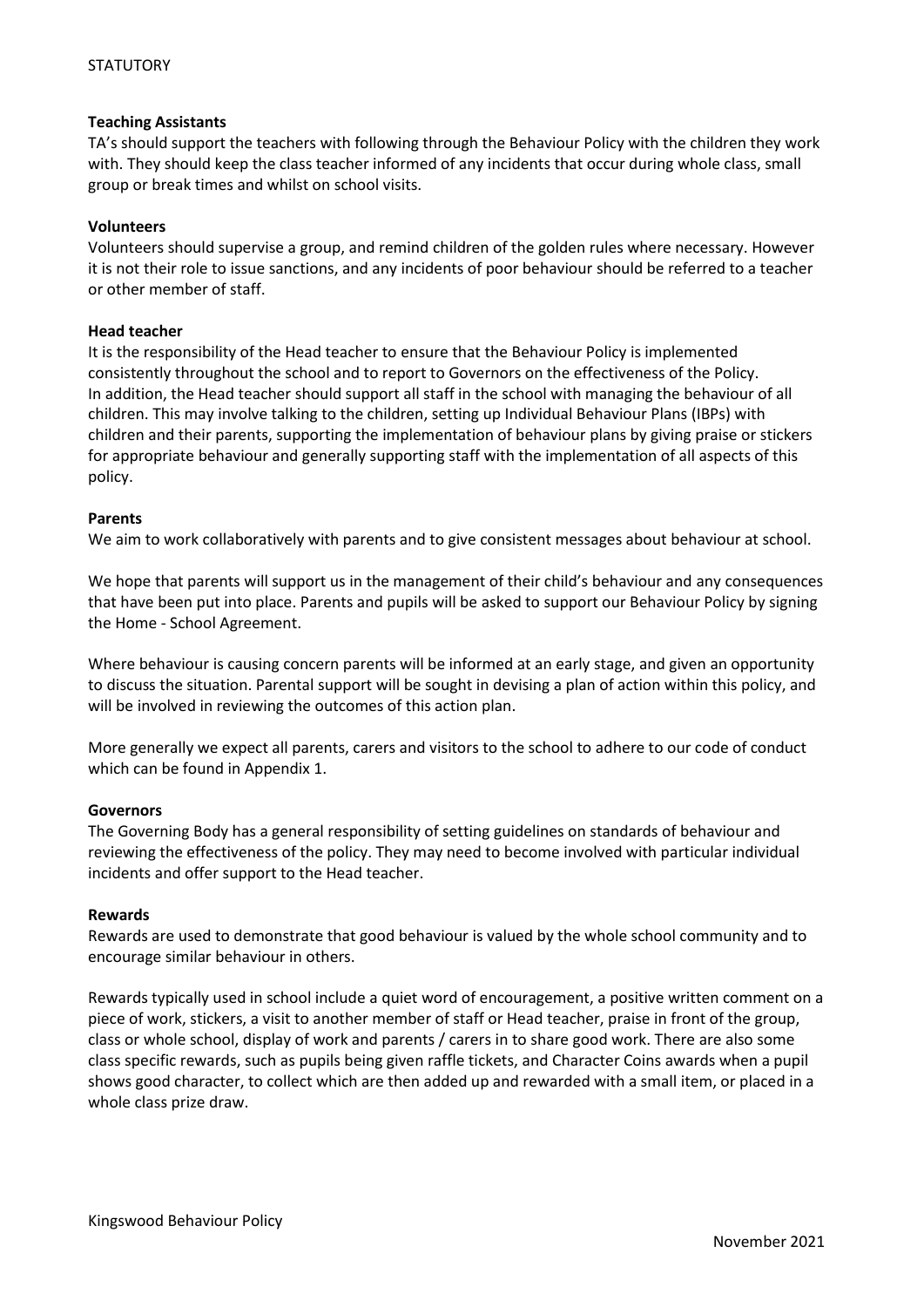In addition we use:

| Star of the week for<br>Effort/Achievement | The star of the week award encourages hard work and positive<br>behaviour. Adults nominate a pupil in each year group, one for<br>effort and one for achievement. These are given out weekly and<br>placed on the Wall of Achievement and sent home in the<br>newsletter. |
|--------------------------------------------|---------------------------------------------------------------------------------------------------------------------------------------------------------------------------------------------------------------------------------------------------------------------------|
| Head of School Star of                     | One child for our values is awarded the Head's Star of the Week for                                                                                                                                                                                                       |
| the Week                                   | showing exceptional character.                                                                                                                                                                                                                                            |

# **Sanctions**

Although rewards are central to the encouragement of good behaviour, realistically there is a need for sanctions to register the disapproval of unacceptable behaviour and to protect the security and stability of the school community.

In most cases, sanctions are applied to individuals, not groups.

When there are breaches of the behaviour code, we will:

- be clear why the sanction is being applied and condemn the specific action, not the individual
- establish the facts if they are not immediately clear, i.e. were others involved and who needs to take responsibility for their actions
- focus on the consequences of the action, for self and others
- be mindful of the golden rules and key values in our management of breaches of those rules
- seek to understand the cause but not condone the action
- provide an environment that encourages self-acknowledgement of personal breaches of the code
- respect pupils' dignity and self-esteem
- work together as a staff so that the most appropriate adult will intervene
- be prepared to compromise, and to apologise
- be aware of individual differences

Each class uses a 'traffic light' system to record behaviour with names starting on green and then moving to amber and red according to the behaviour shown.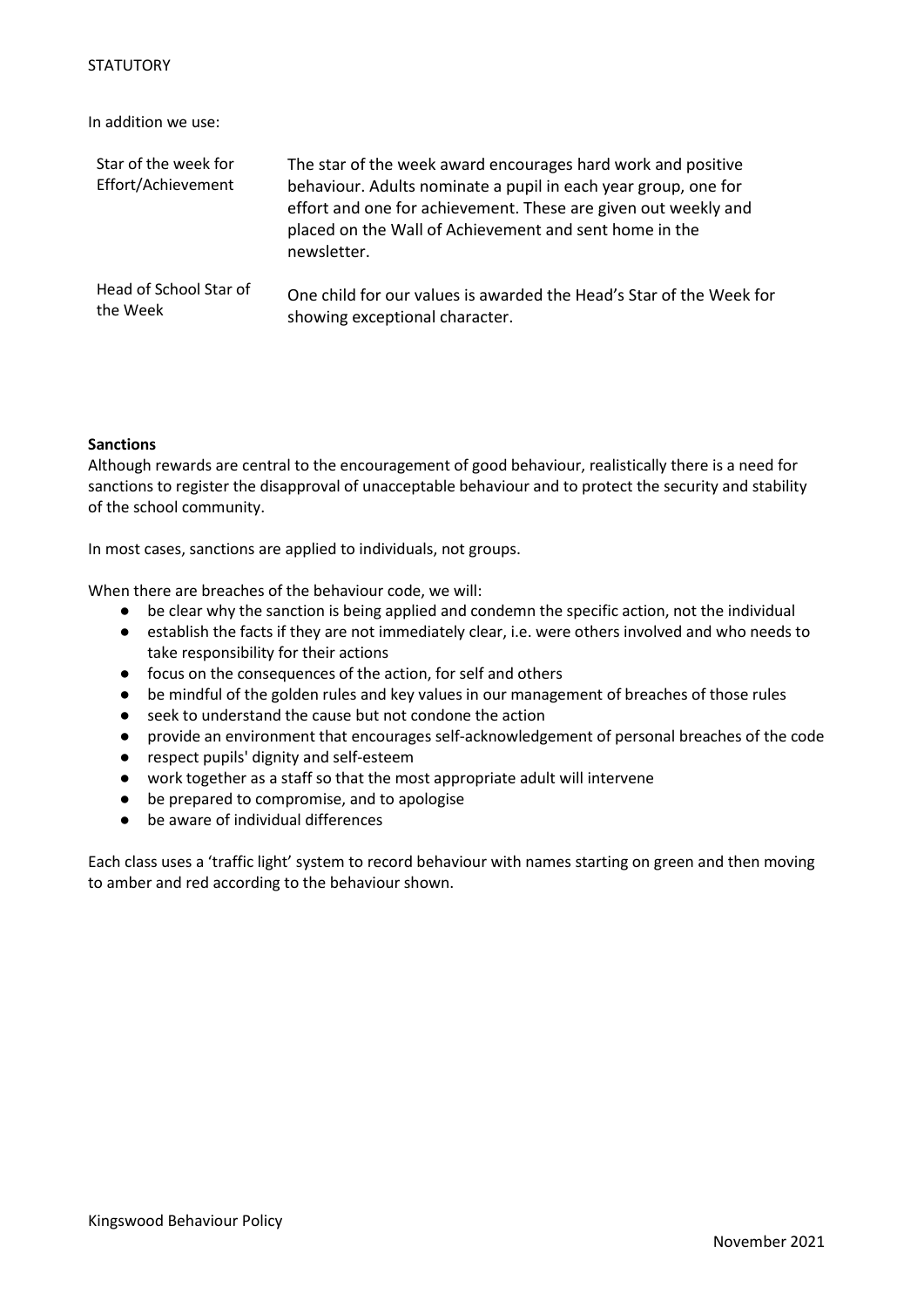Sanctions will take the form of:

|                                              | <b>Typical Behaviours</b>                                                                                                                                                                                                                                                                                                               |          | Sanction                                                                                                                                                                                                              |  |
|----------------------------------------------|-----------------------------------------------------------------------------------------------------------------------------------------------------------------------------------------------------------------------------------------------------------------------------------------------------------------------------------------|----------|-----------------------------------------------------------------------------------------------------------------------------------------------------------------------------------------------------------------------|--|
| <b>High level</b><br>Low level<br>disruption | Behaviour shown to break one of the 5<br>golden rules<br>Calling out in class<br>Making noises, shouting<br>Not listening to instructions<br>Distracting others                                                                                                                                                                         | 2.<br>3. | 1. Verbal warning and referred to rules<br>/ expected behaviour<br>Name moved to orange on board,<br>time out if necessary<br>Name moved to red on board, time<br>out if necessary                                    |  |
|                                              | Disrespect to an adult<br>Answering back<br>Name calling<br>Throwing things<br>Deliberately damaging someone's<br>property                                                                                                                                                                                                              | 4.<br>5. | Child moved away within the<br>classroom and letter issued to<br>parents, 15 mins taken from playtime<br>Child moved out of the classroom<br>and letter issued to parents, 15 mins<br>taken from playtime (detention) |  |
|                                              | Behaviour stops others learning<br>Hurting others<br>Leaving classroom / school premises<br>without permission                                                                                                                                                                                                                          |          | 6. Sent to head teacher with an adult.<br>Review of behaviour / strategies /<br>self-assessment. Head teacher will<br>telephone or meet with parents to<br>discuss concerns                                           |  |
|                                              | <b>Extreme aggression</b><br>Swearing at an adult<br>Verbal bullying (including use of racist<br>language)                                                                                                                                                                                                                              | 7.       | Sent to head teacher, complete QCA<br>Behaviour Review, have review<br>meeting with parents and formulate<br>Behaviour Support Plan (BSP)                                                                             |  |
|                                              | Violence towards an adult or child (which<br>results in injury to child)<br>Swearing at an adult - on-going<br>Racist verbal abuse<br><b>Sustained bullying</b><br>Frequent high levels of disruption to<br>lessons<br>Frequent high levels of non-compliance<br>Frequent high levels of disrespect to all<br>adults who work in school | 8.       | Fixed term exclusion<br>A Behaviour Support Plan will be put<br>in place before the pupil returns to<br>school or as soon as possible<br>thereafter<br>See Appendix 2 for further<br>information on exclusions        |  |
|                                              | Repeated serious breaches of school<br>behaviour policy<br>If the pupil where to remain in school it<br>would seriously harm the education or<br>welfare of the pupil or others in the<br>school                                                                                                                                        | 9.       | Permanent exclusion<br>Only the head teacher can<br>permanently exclude a pupil                                                                                                                                       |  |

Incidents of poor behaviour are also recorded on an incident form, along with the action taken to then be recorded on SIMS.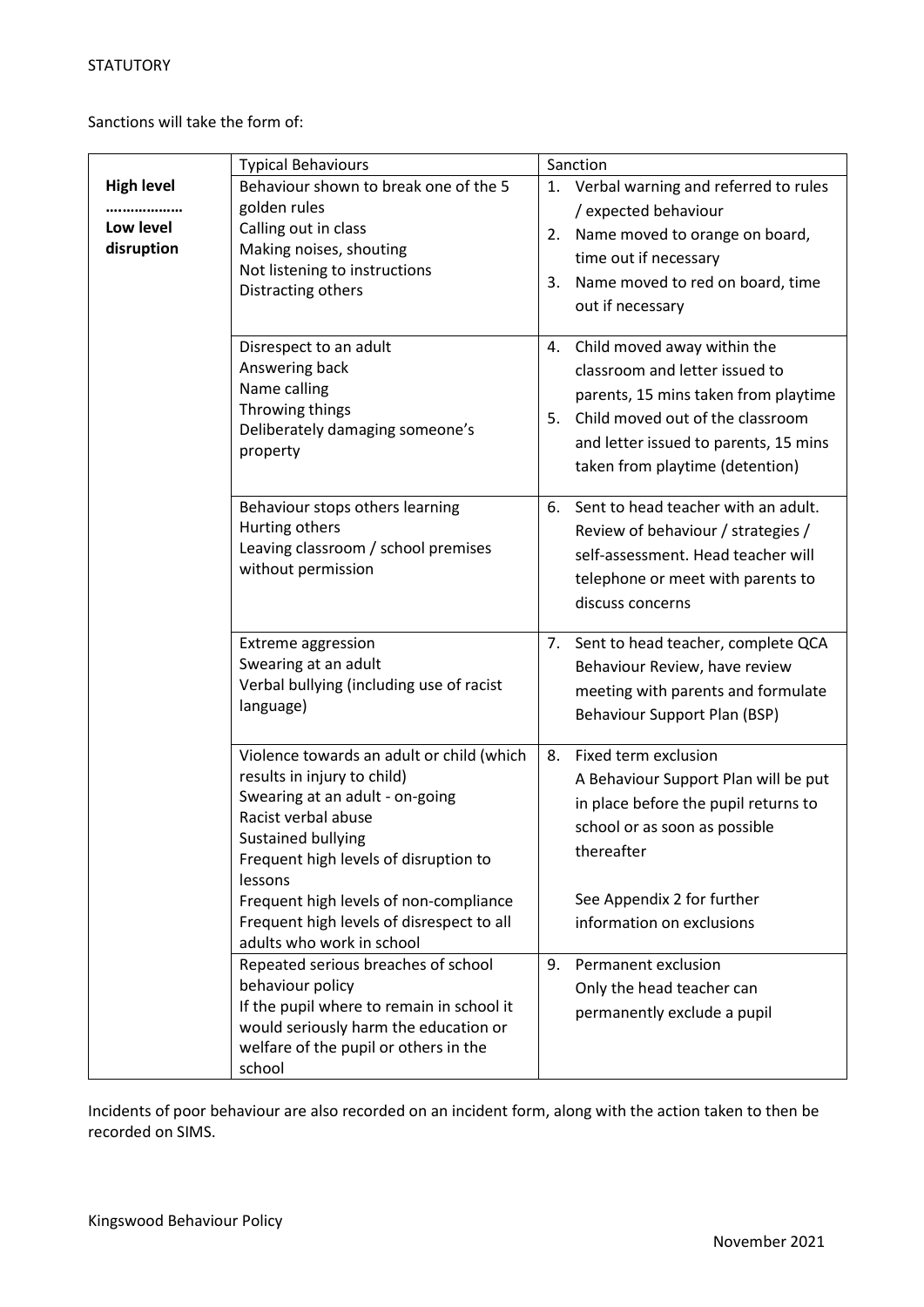# **Bullying**

In line with our golden rule of 'treating others kindly and with respect' bullying of any form will not be tolerated. We believe in tackling incidents of bullying by encouraging an environment where every pupil has a voice and the right to be heard.

We define bullying as the use of aggression with the intention of hurting another person. It is usually conscious and wilful and consists of repeated acts of aggression and / or manipulation.

Bullying is any behaviour which makes a pupil feel threatened, hurt or frightened. The three main types are;

| Physical | hitting, punching, kicking, taking belongings                                                        |
|----------|------------------------------------------------------------------------------------------------------|
| Verbal   | name calling, threats, insults, racist remarks, disability harassment, sexual orientation            |
|          | harassment                                                                                           |
|          | Cyber bullying above behaviours via use of telephone, email, text messaging, social networking sites |

People can be bullied on the grounds of race, gender, disability, sexual orientation, socioeconomic status, language, religion plus any other real or perceived differences.

In addition to the sanctions identified above, specific anti-bullying strategies include;

# Use of thinking books / journals

Selected children in Key Stage 2 have a private journal in which they can write down any issues or concerns they may have. The journals are handed in, usually to the class teacher, who will also reply to the questions or concerns. The reply may be either in writing or verbal and is confidential between staff and pupil.

#### **Mediation**

We encourage the children to resolve their own issues. All year 6 pupils are trained mediators and are available in the playground to try and sort out issues as they arise.

All reported incidents of bullying are taken seriously and investigated, initially by the class teacher with escalation to the head teacher if necessary. Each stage of the investigation will be recorded and where appropriate dealt with via the school behaviour policy.

Initial investigations focus on a no blame approach with a discussion in a group setting. The next stage would involve discussion with the individual child(ren) and then finally the parents would be asked into the school to discuss the issues.

The school expects to support all involved by talking through the incident with the person accused of bullying and the victim. Both parties will be encouraged to express their feelings about the matter and, where feasible, mediation will be suggested. Suggestions of possible strategies for making amends may be discussed and agreed.

# **Searching & Confiscation of Items**

School staff can search a pupil for any item if the pupil agrees.

Head teachers and staff authorised by them have a statutory power to search pupils or their possessions, without consent, where they have reasonable grounds for suspecting that the pupil may have a prohibited item. Prohibited items are:

knives or weapons

Kingswood Behaviour Policy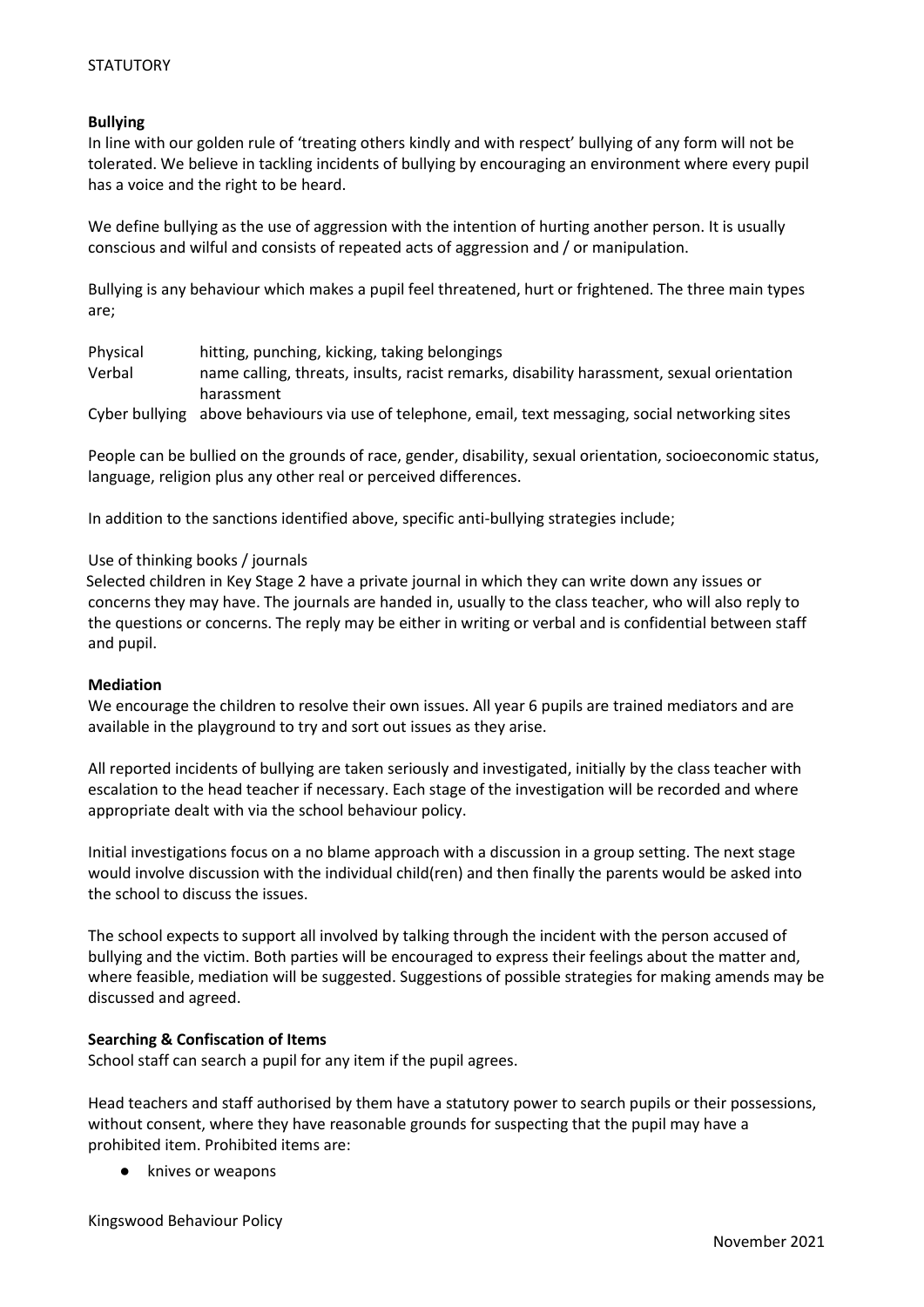- alcohol
- illegal drugs
- stolen items
- tobacco and cigarette papers
- fireworks
- pornographic images
- any article that the member of staff reasonably suspects has been, or is likely to be used:
	- o to commit an offence
	- $\circ$  to cause personal injury to, or damage to the property of, any person (including the pupil)

Head teachers and authorised staff can also search for any other item banned by the school rules in the list below;

- mobile phones
- hand held computer games
- toy guns or other toy weapons
- chewing gum, sweets, fizzy drinks

Searching is likely to take the form of asking a pupil to empty their pockets or school bag and refusal to allow this will be dealt with using the sanctions outlined above. Wherever possible another member of staff will be present if a child is searched, preferably one of the same sex as the child.

School staff can seize any prohibited item found as a result of a search. They can also seize any item, however found, which they consider harmful or detrimental to school discipline.

Confiscated items, except those specifically prohibited above, will be returned to the pupil's parents at the end of the day.

Cases where a pupil has made malicious accusations against a member of staff will be addressed through meeting with the pupil and parent and if necessary sanctions will be agreed.

# **Use of 'Reasonable Force'**

'Reasonable force' covers the broad range of actions used by most teachers at some point that involve a degree of physical contact with pupils. This can range from guiding a pupil to safety by the arm through to more extreme circumstances such as breaking up a fight or where a pupil needs to be restrained to prevent violence or injury. School staff will always try to avoid acting in a way that might cause injury but, in extreme cases, it may not always be possible to avid injuring the pupil.

All members of school staff have a legal power to use reasonable force to control or restrain pupils. It can also apply to people whom the Head teacher has temporarily put in charge of pupils, such as unpaid volunteers or parents accompanying pupils on a school organised visit.

Examples of where reasonable force may be used include;

- To remove disruptive children from the classroom where they have refused to follow an instruction to do so
- To prevent a pupil behaving in a way that disrupts a school event or a school trip or visit
- To prevent a pupil leaving the classroom where allowing the pupil to leave would risk their safety or lead to behaviour that disrupts the behaviour of others
- To prevent a pupil from attacking a member of staff or another pupil, or to stop a fight within school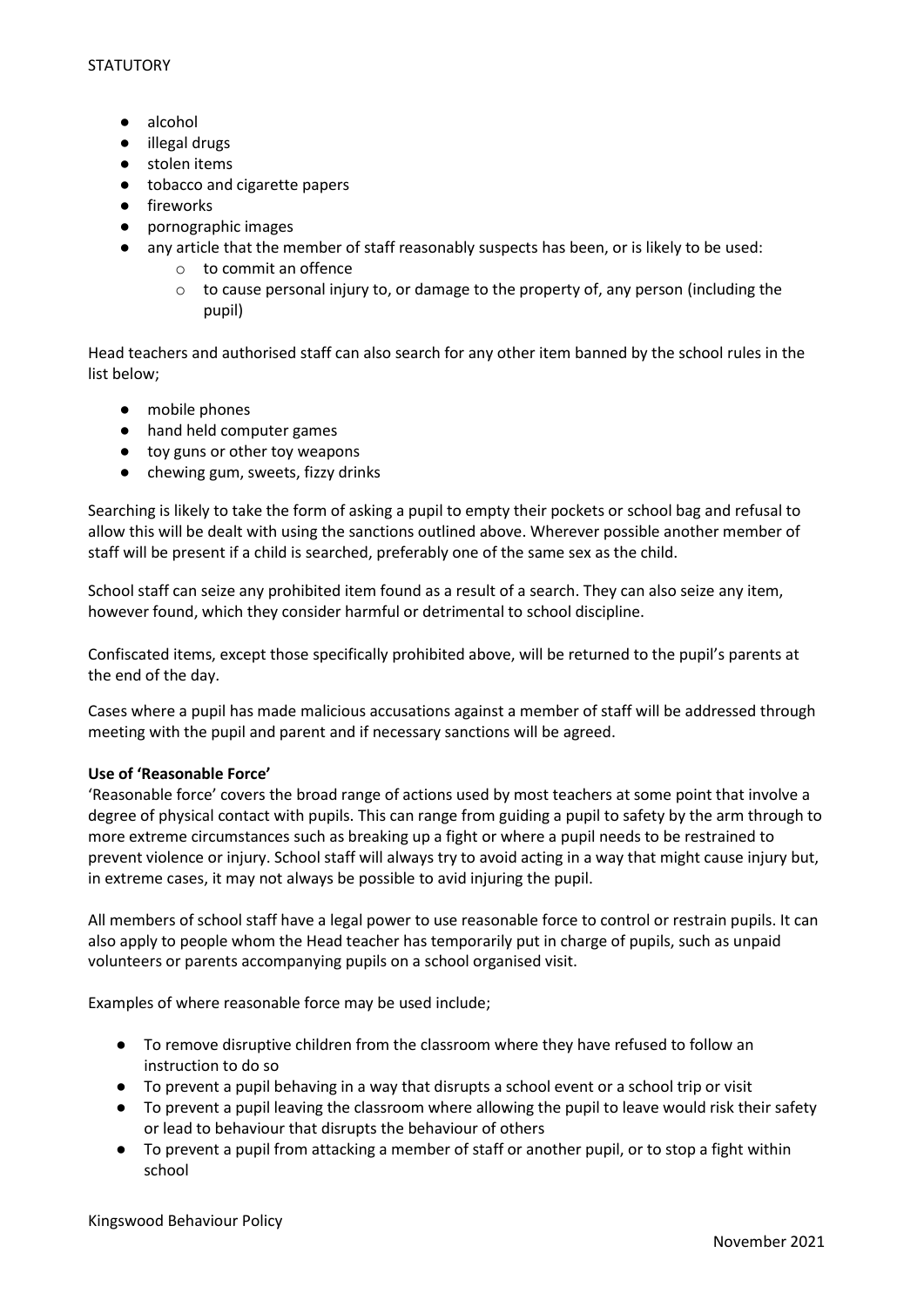● To restrain a pupil at risk of harming themselves through physical outbursts

In deciding whether to use this intervention staff will use their professional judgement and consider the;

- Pupils behaviour and level of risk presented at the time of the incident
- Degree of force used
- Effect on the pupil or member of staff
- The child's age

The staff acknowledge their legal duty to make reasonable adjustments for disabled children and children with special educational needs.

It is unlawful to use reasonable force as a form of punishment.

Any incidents involving reasonable force will be recorded on the Incident Record in Appendix 3 and reported to parents at the earliest possible opportunity. Incident reports are kept in the pupils file and reported, via the Head teachers report, to the Governing Body.

All complaints about the use of force will be appropriately investigated using the school Complaints Procedure. However, it should be noted that the onus is on the person making the complaint to prove that their allegations are true, not for the member of staff to show that they have acted reasonably. Also, suspension is not an automatic response when a member of staff has been accused of excessive force and the governing body will always consider whether the member of staff has acted within the law before deciding to take disciplinary action.

# **Behaviour Outside School Grounds or Outside of School Hours**

Students' behaviour outside School on school "business" for example school trips and journeys or away school sports fixtures is subject to the School's Behaviour Policy. Poor behaviour in these circumstances will be dealt with as if it had taken place in School.

Behaviour by the pupils out of school on school business which is either witnessed by a member of staff or reported to the school will be dealt with within the same guidelines. If a member of staff is present he/she will investigate and issue sanctions or if reported to the school the head teacher or senior teacher will talk to the children / adults present and then decide on sanctions to be issued including loss of privileges in terms of representing the school.

Behaviour of the children before 8.45am and after 3.15pm is the responsibility of the parent/s even if they are still on school grounds. The care of the children is handed from parent to school at 8.45am and back again at 3.15pm. The only exception to this is if the child is attending a before school or after school extra-curricular activity. The school will upon request support parents in discussing incidents of poor behaviour that occurred out of school hours but within school grounds.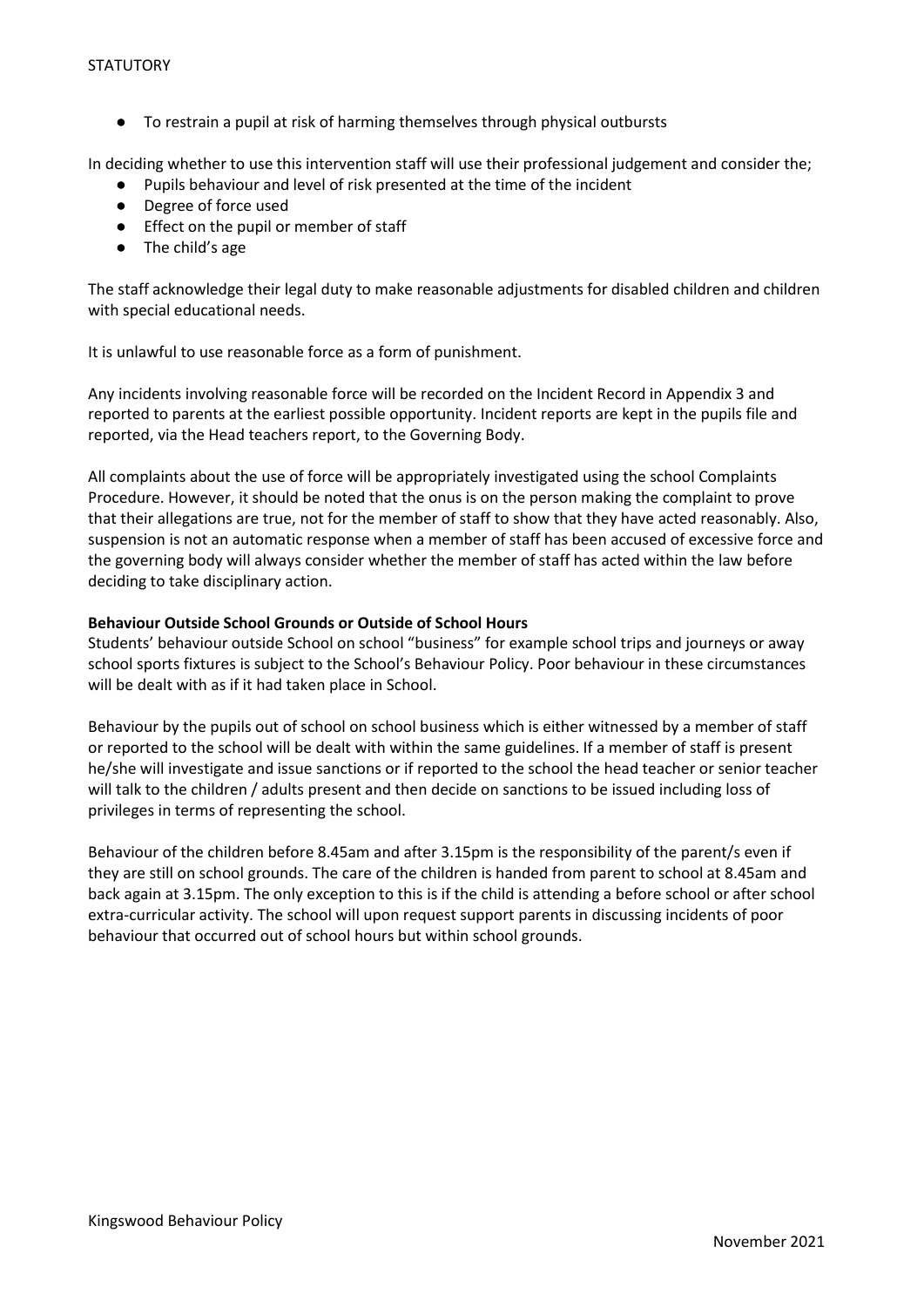# **Appendix 1 – Code of Conduct for parents, carers and visitors**

As well as following the guidance set out in our Home-School Agreement, we expect parents, carers and visitors:

- Respect the ethos of our school
- Understand that both teachers and parents need to work together for the benefit of their children
- Demonstrate that all members of the school community should be treated with respect and therefore set a good example in their own speech and behaviour
- Seek to clarify a child's version of events with the school's view in order to bring about a peaceful solution to any issue
- Correct their own child's behaviour, especially in public, where it could otherwise lead to conflict, aggressive behaviour or unsafe behaviour
- Approach the school to help you resolve any issues of concern
- Avoid using staff as threats to admonish children's behaviour
- Avoid discussing school issues with members of staff outside of school premises

In order to support a peaceful and safe school environment the school cannot and will not tolerate parents, carers and visitors exhibiting the following:

- Disruptive behaviour which interferes or threatens to interfere with the operation of a classroom, an employee's office, office area or any other area of the school grounds including team matches
- Using loud or offensive language, swearing or displaying temper
- Threatening to do actual bodily harm to a member of school staff, visitor, fellow parent/carer or pupil regardless of whether or not the behaviour constitutes a criminal offence
- Damaging or destroying school property
- Abusive or threatening e-mails, text / voicemail / phone messages or other written communication
- Defamation of the school's or staff character on Facebook or other social networking sites
- The use of physical aggression towards another adult or child. This includes physical punishment against your own child on school premises
- Approaching someone else's child in order to discuss or chastise them because of their actions towards their own child. (Such an approach to a child may be seen to be an assault on that child and may have legal consequences)
- Smoking and consumption of alcohol or other drugs
- Cycling on school premises
- Dogs being brought on to school premises

Should any of the above behaviour occur on school premises the school may feel it is necessary to contact the appropriate authorities and, if necessary, even ban the offending adult from entering the school grounds.

We trust that parents and carers will assist our school with the implementation of this policy and we thank you for your continuing support of the school.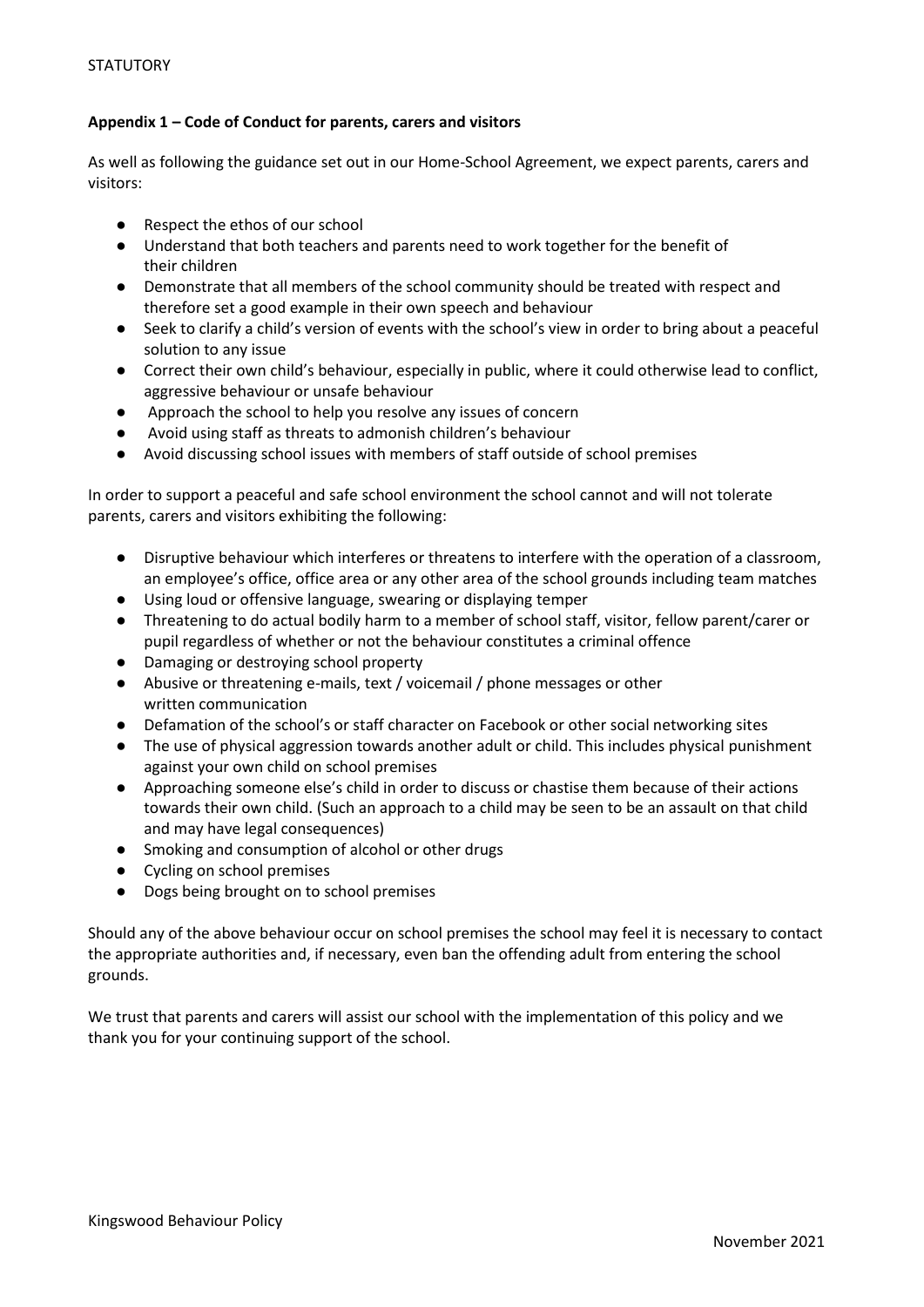# **Appendix 2 – Exclusions**

Kingswood Primary School seeks to avoid exclusions. These take place only for very serious incidents or when other strategies have been tried and have failed over time.

In most cases exclusion will be the last resort after a range of measures have been tried to improve the pupil's behaviour and after a range of strategies have been put in place to address the inappropriate behaviour which may lead to exclusion.

The Head Teacher and staff will identify pupils whose behaviours place them at risk of exclusion, and seek additional provision to meet their individual needs, which could include working in partnership with other agencies.

Exclusions are used when other strategies and sanctions have not been effective over time, if allowing the pupil to remain in school would seriously harm the education or welfare of the pupil or others in the school or when there has been a single clear and serious breach of discipline.

A serious offence could by itself justify a pupil's exclusion. This may include an aspect of the following:

- Serious actual or threatened violence against another pupil or a member of staff
- Verbal abuse / swearing at an adult
- Racist verbal abuse
- Sustained bullying
- Frequent high level disruption to lessons
- Frequent high levels of disrespect to all adults who work in school
- Indecent behaviour
- Damage to property
- Misuse of illegal drugs
- Misuse of other substances
- Theft
- Sexual abuse or assault
- Supplying an illegal drug
- Carrying an offensive weapon
- Arson

#### **Exclusion procedure**

Most exclusions are of a fixed term nature and are of short duration (usually between one and three days). The DfE regulations allow the Head teacher to exclude a pupil for one or more fixed periods not exceeding 45 school days in any one school year.

The Governors have established arrangements to review promptly all permanent exclusions from the school and all fixed term exclusions that would lead to a pupil being excluded for more than 15 days in a school term or missing a public examination.

The Governors have established arrangements to review fixed term exclusions which would lead to a pupil being excluded for more than five days but not more than 15 days in a school term where a parent has expressed a wish to make representations.

Following exclusion parents are contacted immediately where possible. A letter will be sent by post giving details of the exclusion and the date the exclusion ends. Parents have a right to make representations to the Governing Body and the Local Authority as directed in the letter.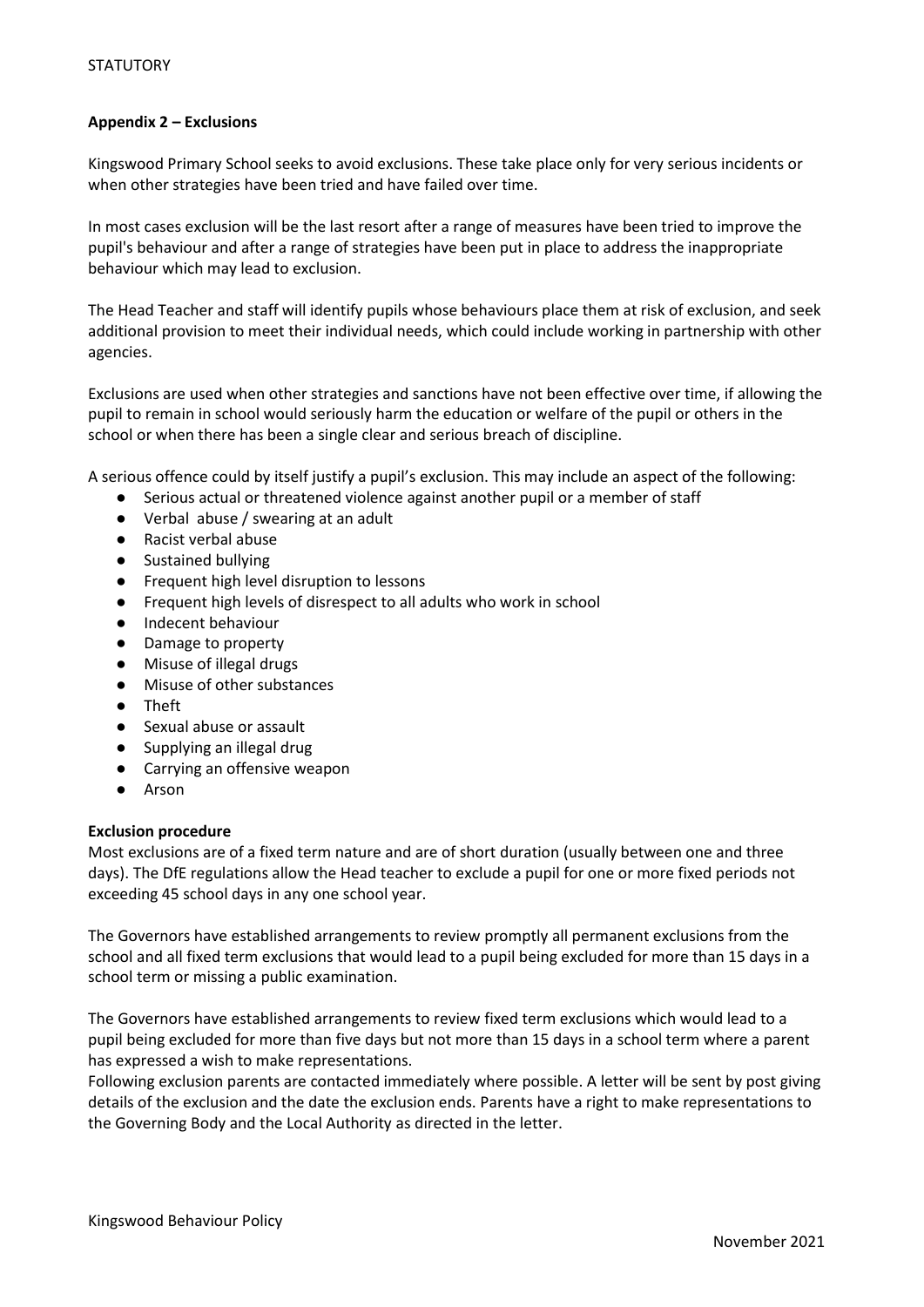A return to school meeting will be held following the expiry of the fixed term exclusion and this will involve the Head teacher and other staff where appropriate. During this meeting a Behaviour Support Plan will be drawn up, which will include a review date.

During the course of a fixed term exclusion where the pupil is to be at home, parents are advised that the pupil is not allowed on the school premises, and that daytime supervision is their responsibility as parents/guardians.

Records relating to exclusions will be stored confidentially.

# **Permanent Exclusion**

The decision to exclude a pupil permanently is a serious one. There are two main types of situation in which permanent exclusion may be considered:

1. The first is a final, formal step in a concerted process for dealing with disciplinary offences following the use of a wide range of other strategies, which have been used without success. It is an acknowledgement that all available strategies have been exhausted and is used as a last resort. This would include persistent and defiant misbehaviour including bullying (which would include racist or homophobic bullying) or repeated possession and/or use of an illegal drug on school premises.

2. The second is where there are exceptional circumstances and it is not appropriate to implement other strategies and where it could be appropriate to permanently exclude a pupil for a first or 'one off' offence. These might include:

- Serious actual or threatened violence against another pupil or a member of staff
- Sexual abuse or assault
- Supplying an illegal drug
- Carrying an Offensive Weapon (Offensive weapons are defined in the Prevention of Crime Act 1993 as "any article made or adapted for causing injury to the person; or intended by the person having it with him for such use by him".
- Arson
- Behaviour which poses a significant risk to the child's own safety.

The school will involve the police for any relevant offences. These instances are not exhaustive but indicate the severity of such offences and the fact that such behaviour seriously affects the discipline and well-being of the school.

General factors the school considers before making a decision to exclude

● Exclusion will not be imposed instantly unless there is an immediate threat to the safety of others in the school or the pupil concerned

Before making an exclusion decision the Head teacher will:

- Ensure appropriate investigations have been carried out
- Consider all the evidence available to support the allegations taking into account the Behaviour Policy and Equality Policies
- Allow the pupil to give her/his version of events
- Explore the wider context, taking into consideration how much the incident may have been provoked (for example by bullying or by racial or sexual harassment)

If the Head teacher is satisfied that on the balance of probabilities the pupil did what he/she is alleged to have done, then exclusion will be the outcome.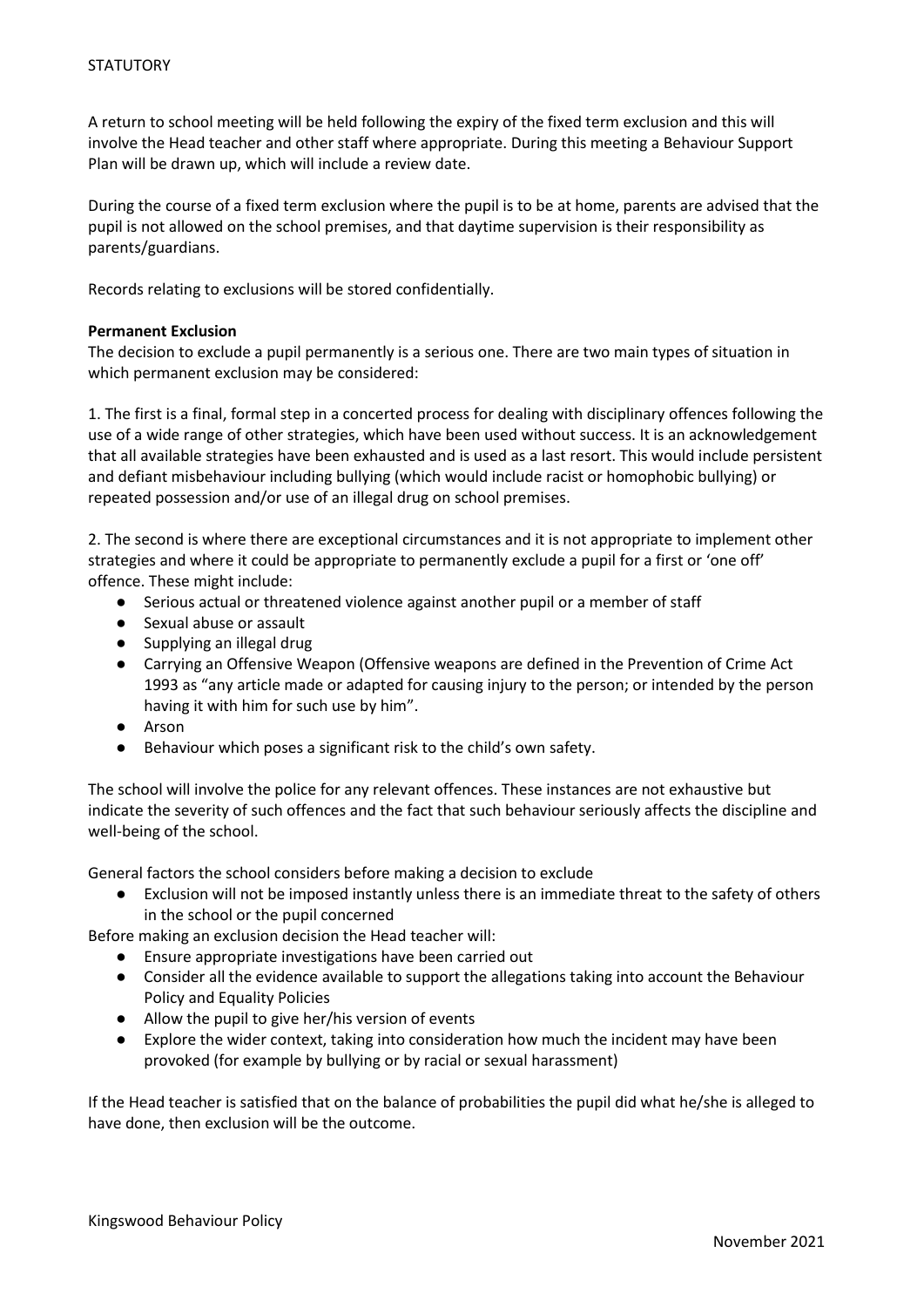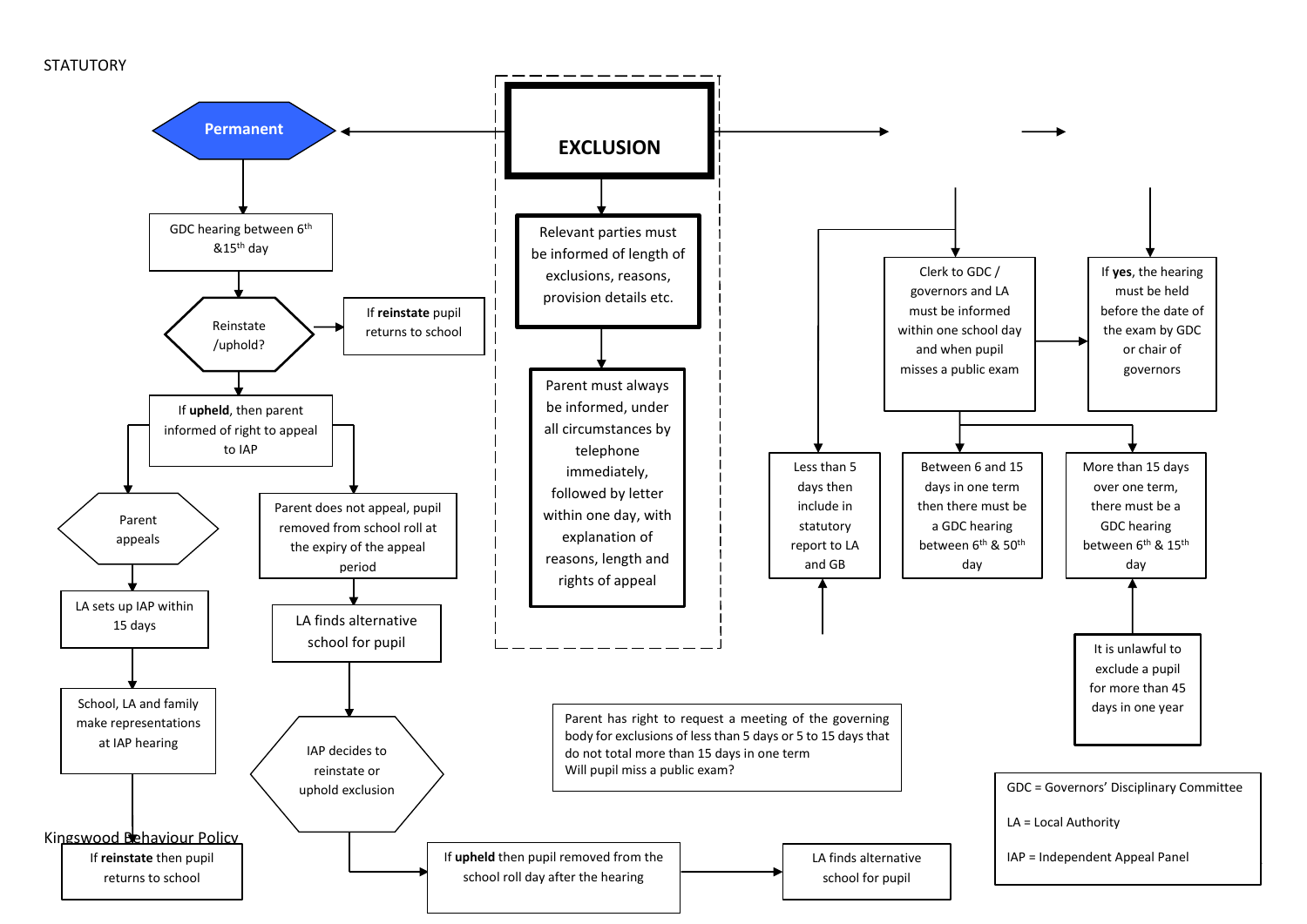#### **Appendix 3 – Use of force to control or restrain pupils: Incident Record**

Details of pupil(s) on whom force was used by a member of staff (name, class)

Date, time & location of incident

Names of staff involved (directly or as a witness)

Details of other pupils involved (directly or as witnesses), including whether any of the pupils involved were vulnerable for SEN, disability, medical or social reasons

Description of incident by the staff involved, including any attempts to de-escalate and warnings given that force may be used

Reason for using force and description of force used

Any injury suffered by staff or pupils and any first aid and / or medical attention required

Reasons for making a record of the incident

Follow up, including post-incident support, and any disciplinary against pupils

Any information about the incident shared with staff not involved in it and external agencies

When and how those with parental responsibility were informed about the incident and any views they have expressed

Has any complaint been lodged (details should not be recorded here)?

Countersigned by:

Name & Role: Name & Role:

Signature: Signature: Signature:

Date: Date: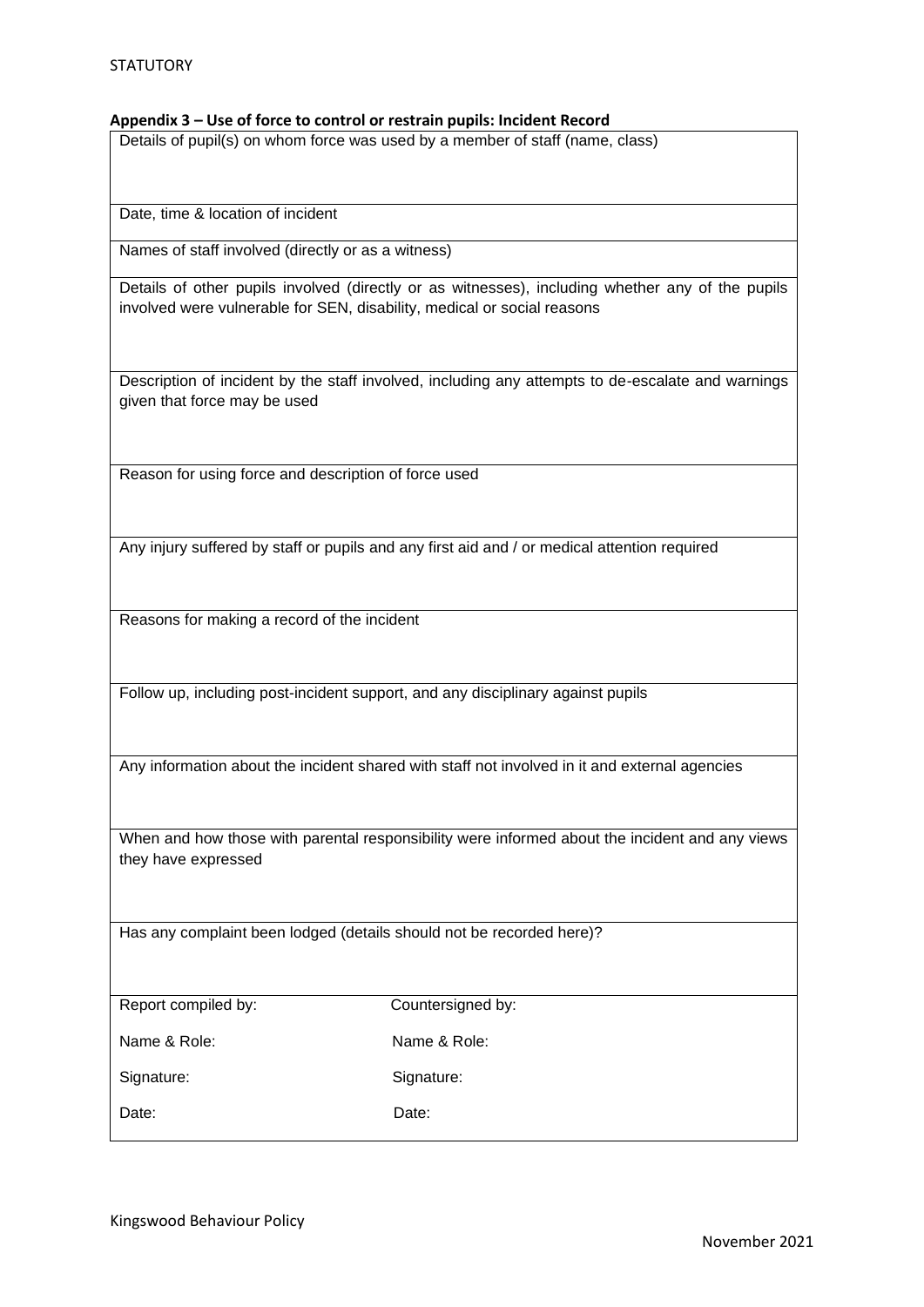

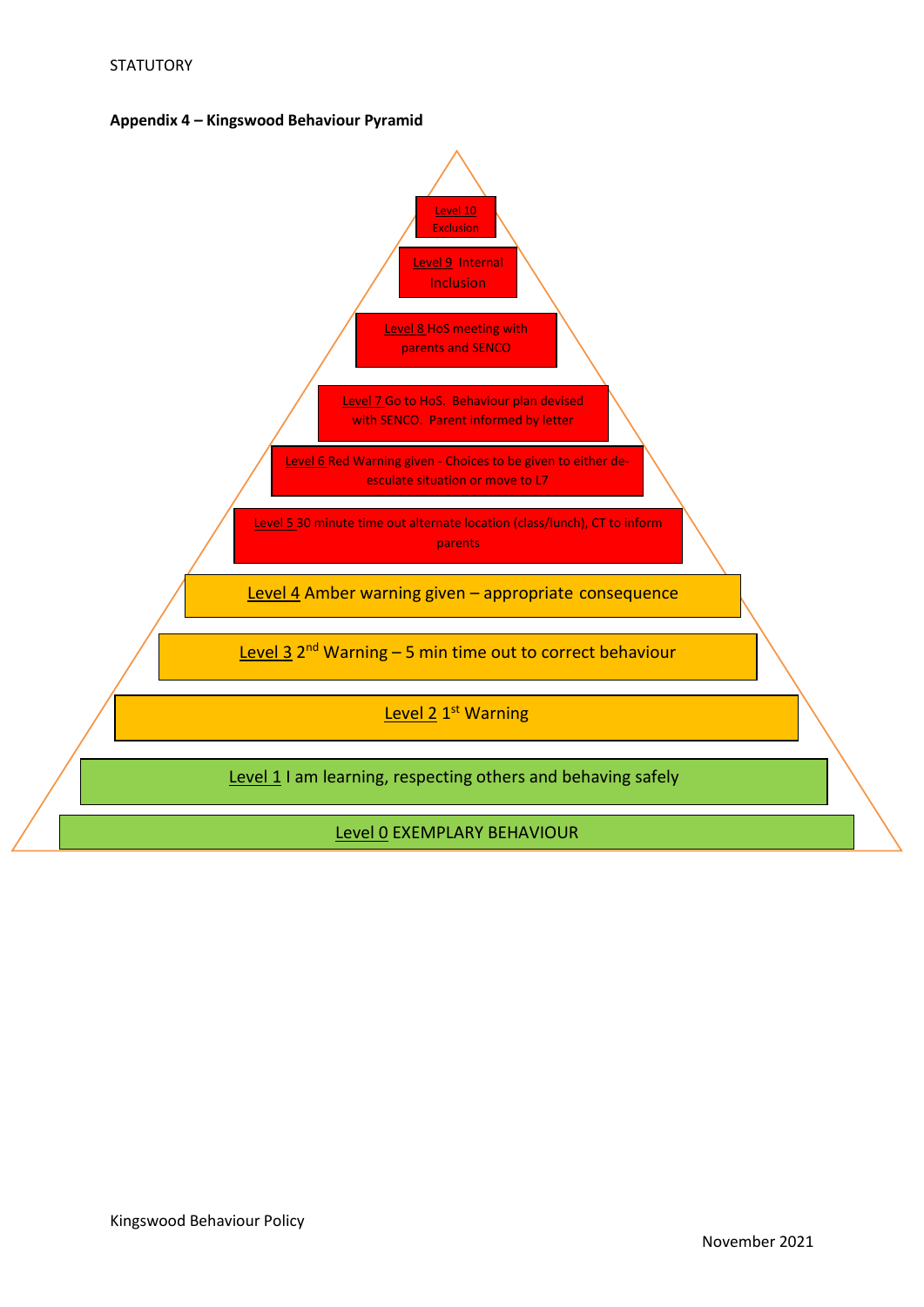# **STATUTORY**

# **Cross references**

Written Statement of Behaviour Principles

Home – School Agreement

Allegations against staff

Complaints Procedure

Use of reasonable force - advice for head teachers, staff & governing bodies, *DfE Non-statutory guidance, Sept 2012*

Exclusion from maintained schools, academies and pupil referral units in England, *DfE Statutory guidance, Feb 2013*

Screening, searching and confiscation, *DfE Statutory Guidance , Nov 2012*

Behaviour and discipline in schools – guidance for head teachers and staff, *DfE Departmental Advice, Apr 2012* 

Ensuring good behaviour in schools, *DfE Departmental Advice, Sept 2012*

Behaviour and discipline in schools – guidance for governing bodies, *DfE Statutory Guidance, Sept 2012*